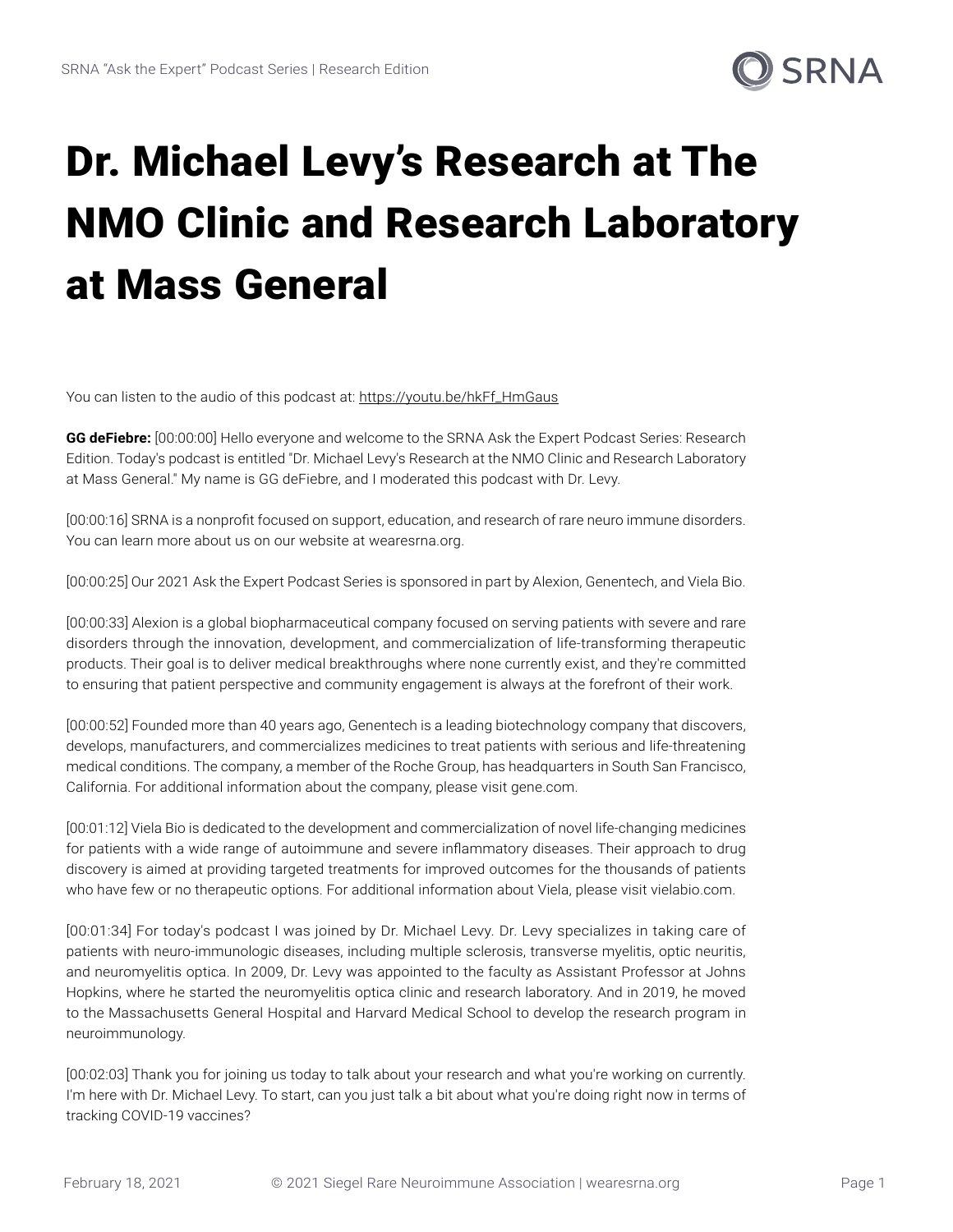

**Dr. Michael Levy:** [00:02:16] Yeah. This study came out of a bunch of questions from patients who are understandably concerned about getting a vaccine and specifically about whether the vaccine would be effective, but more importantly, is it safe for them? On the efficacy side, I think a lot of people have been sheltering in place, avoiding contact, doing all the social distancing that they need to do. And so I don't think that efficacy is number one on their consent. It's not like, you know, everyone has been trying to get back to normal life ahead of anyone else. But there is a valid question about whether medications like rituximab, CellCept or, or any other immune suppressants would interfere with the vaccine. And for both of the Moderna and Pfizer vaccine trials, they excluded people who were on these drugs because they didn't want it to affect their efficacy.

[00:03:15] So we just don't have the data. Now, what I've been recommending to people is that based on other vaccines where we have data, we know that there is some decreased efficacy, at least in terms of antibody production, but that's not the only form of protection that you get from a vaccine, especially from these new RNA vaccines, where we think T-cells might be important and we don't really suppress T-cells in these diseases.

[00:03:41] I think on the efficacy side altogether, I would still recommend patients go get the vaccine. I think it's likely to be effective. And on the plus side, each of these two vaccines requires a booster. Three weeks for Pfizer, four weeks for Moderna so that if the first one was not sufficient, hopefully the second one will be.

[00:04:02] Now they're even talking about a third one with Moderna depending on the strain of coronavirus that you're exposed to. So I think there'll be opportunities for more improvement on the efficacy side. On the safety side in the Pfizer trial, there were three immunological events. They're all Bell's palsy, which is an inflammation of the facial nerve. It causes weakness on one side of the face. And that, it wasn't clear. It was a little more than it should be in the general population, there were not in the placebo arm. But three out of I think it was 15,000 in the, in the vaccinated arm is not that unusual. So we were watching it. We wanted to see what would happen with that in the, in the real world.

[00:04:44] And now after millions of doses administered, we haven't seen any immunological signal. In fact, I just had a meeting with our leadership at the hospital and I asked our lead COVID person there if there were any immunological signals at all that we need to be concerned with, not just Bell's palsy, but anything else? And she said, no, she hasn't seen anything either. Now, if you, if you're familiar with the AstraZeneca vaccine, the one that was being developed at Oxford, there was a case of transverse myelitis in a previously healthy person. And then there was one case of transverse myelitis that turned out to be MS that was newly diagnosed. So both of those events happened with the, with a strain of adenovirus. In the case of AstraZeneca, they're using a chimpanzee adenovirus, that's re-engineered to express the coronavirus spike protein. The virus itself, it cannot replicate, it cannot infect, but it's used to stimulate an immune response, and the spike protein for coronavirus is included among those.

[00:05:49] But live viruses are generally more stimulating than this RNA vaccine. And so, if you want to play it super safe and you have the opportunity to pick your vaccine, which many patients don't, but if you did, I would pick the RNA vaccine because we don't seem to see any immunological events. If you only have access to AstraZeneca, I think the risks are still very, very low for triggering a relapse or for triggering a, an attack. So I would still, probably on the balance of risk, especially if you're older, you have other comorbidities, it's still probably in your best interest to take the vaccine.

[00:06:28] And I should mention one more thing that we are tracking side effects. All these recommendations are great for patients, but we don't have data to support them yet. And so what we are doing is we're collecting survey data from patients. There's a link through SRNA. There's a link through my Facebook page. There's, I think the Sumaira Foundation may have posted a link. And it takes you to a page where you get to put in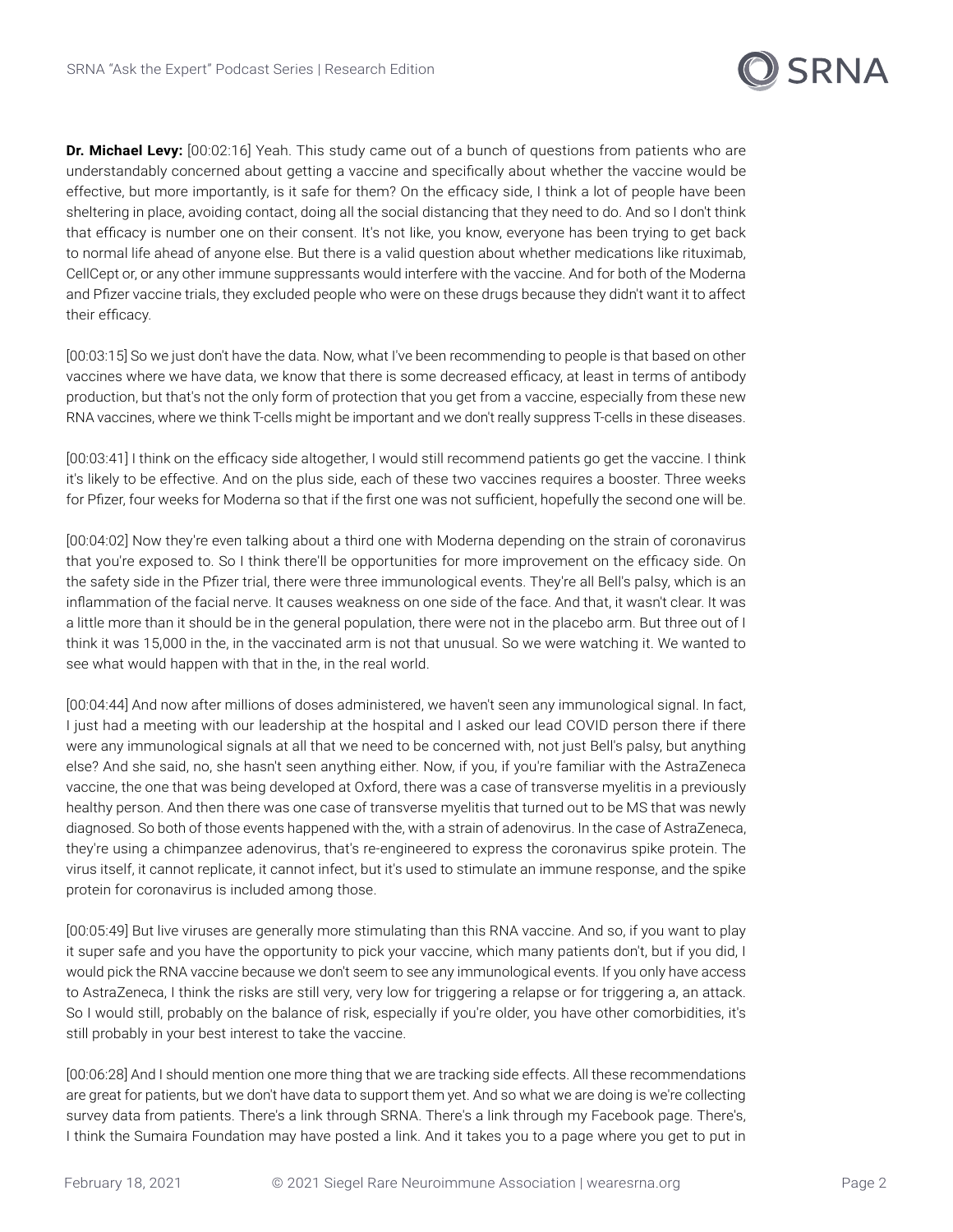

your information and whether you've had the vaccine and whether you've had any side effects. And so far we've had about a hundred or so who have been vaccinated once at least and some twice. And we've only, we haven't had any immunological events so far out of a small number of patients, but one person had a worsening of her neurological symptoms, an NMO patient. And it felt worse afterwards. And that's not unusual that after an intervention, like a vaccine, that you might feel a little bit of your old symptoms come back, but it wasn't a relapse.

**GG deFiebre:** [00:07:26] Right. And even though those numbers are small, I mean, with a rare disease, you know, a hundred is still better than none. So it's, it's great that you're collecting that information and hopefully more people will fill it out as, as we go forward.

**Dr. Michael Levy:** [00:07:38] That would be great.

GG deFiebre: [00:07:39] So, in addition to that, I know you're also working on some transverse myelitis research. Do you mind talking a bit about that as well?

**Dr. Michael Levy:** [00:07:47] Our transverse myelitis research came from two sisters who both had transverse myelitis, and we were interested in finding a gene that could be responsible.

[00:07:57] And we worked with the Johns Hopkins and Baylor College of Medicine genetics team, and they narrow it down to one gene that was different between these two sisters from their healthy siblings. And the gene is called VPS37A. We weren't sure exactly what to make of it at the time, because we weren't really sure what this gene even did, it was really just a broad screen to look for genes that could be involved. And the first thing we did was we screened more patients, and we happened to find the exact same mutation in another woman with transverse myelitis. And so then we got interested in it because that would be kind of unusual. As it turns out a, in all of the genetic databases all over the world - and there are millions of people who've been sequenced through ancestry and national geographic and, and all of these data are compiled together - we couldn't find a single other person in the world who had the same genetic mutation. So we thought, well, that's interesting. Three people all had transverse myelitis with a mutation never seen before. So we started looking for other mutations, and while we couldn't find any other patients with that specific mutation, we found a total now of at least eight people who have mutations in other part of that gene. Now, that gene is interesting, it's involved in what's called vesicle recycling. So when you have a cell and it has something on its membrane, when it takes that thing in to interrogate it, it has to transport it to some intracellular machinery and then it transports it back out to the membrane

[00:09:37] VPS37A is involved in that transport. So we're not exactly sure how transportation of this vesicle is involved, but when the, when the body is exposed to viruses and two of the things that always takes it up brings it inside for interrogation. And if there's some sort of disruption in that, then perhaps the immune system sees that disruption as, as an infection or perhaps it creates some sort of new protein complex that's not seen before, and then the immune system reacts to it.

[00:10:09] Now, what's interesting about it is that this mutation seems to only be associated with the monophasic transverse myelitis. Even though the, these people have the mutation their whole lives, they only have one attack. So even with that mutation, it seems to be a pretty rare event.

[00:10:27] Now, one of those women with the transverse myelitis genetic lesion, she happened to pass away. She died from a gastrointestinal infection. And the family was gracious enough to send us her tissue so that we could study it further to really understand how this gene is involved. We have her spinal cord, we have the lesion itself. So we're going to take a really deep look at this lesion to understand how this gene is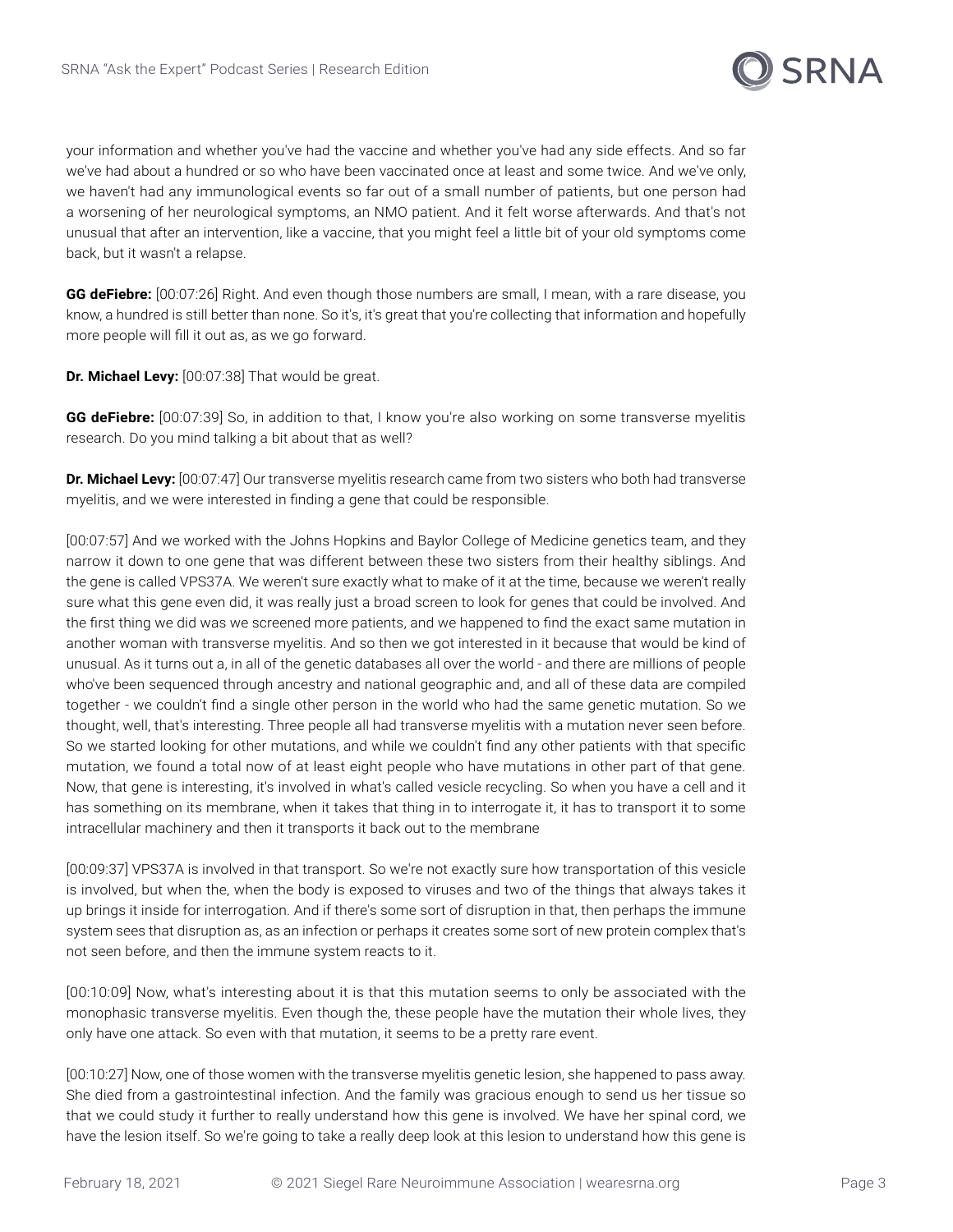

involved. Because if we can understand how monophasic transverse myelitis happens, we might be able to prevent it or treat it better.

**GG deFiebre:** [00:11:02] Well, thank you for that summary. It's really interesting and, of course, very gracious of that family to do that as well. So, looking forward to learning more as you, as you work on that. So, I know you're also working on NMO research as well. So if you could talk about that, too.

[00:11:18] **Dr. Michael Levy:** [00:11:18] Yeah, our NMO research and our transverse myelitis research uses animal models to try to understand these diseases. For transverse myelitis, we've knocked out the gene that VPS37A gene that we found in people - we've knocked it out in mice as well. It turns out it's lethal. If you don't have that gene at birth, those mice do not survive. So we created what's called an inducible knockout. So these mice are born with the gene so they can express it normally and develop up to a certain age. And then we give them a medication that knocks the gene out. So then they become essentially mutants for that same mutation. And so now what we're doing is we're confirming that this model works. That's the first thing we're doing. And then we want to see how susceptible these mice are to transverse myelitis.

[00:12:06] With neuromyelitis optica, we use a different genetic approach, in which the aquaporin-4 gene, which is the target of NMO, that gene is knocked out. And in those mice, then they think aquaporin-4 is a foreign protein. And so it's easy to create an immune response to it that mimics what happens in humans.

[00:12:27] Now, of course, people who have NMO, they still have their aquaporin-4 gene, but for whatever reason, the immune system does not recognize it as self. And so what we're doing in these mice that don't have aquaporin-4, we're trying to teach them, to teach their immune systems, that aquaporin-4, in fact, is self. It is a protein that they should consider harmless, not harmful, and they should not attack it. And this process is called tolerization. And we're hoping to apply it to people who have NMO, whose immune systems think that aquaporin-4 is foreign.

[00:13:01] And the goal is to reteach, reeducate the immune system about just this one problem. Because people with NMO, well some of them, have overlapping autoimmune diseases, but many of them don't. And the only problem is that their immune systems are dysfunctional only towards aquaporin-4. So if we could really focus in and re-educate towards that one outcome, then we don't have to suppress their immune systems globally or with medications on a regular basis. So that's the goal of tolerization therapy.

**GG deFiebre:** [00:13:34] Great. And then for people who may have been diagnosed with MOG antibody disease, do have research on that as well?

**Dr. Michael Levy:** [00:13:40] Yeah. The interesting thing with MOG antibody disease research is that the MOG mouse model has been around for decades. And people used to - as they did for many, many years confuse MOG and MS. So MOG antibody disease patients have optic neuritis, they can have brain lesions, transverse myelitis... It's very, very similar clinically to multiple sclerosis. And so, only in the past few years have we been able to distinguish these patients with the MOG antibody test that's been available in the US since 2017 and in the UK since 2015. And turns out the mouse model for MOG is a much better model for MOG than it is for MS, as we figured.

[00:14:23] So we're using this MOG mouse model. There's already been a ton of research on it, as people have been doing studies in MS, but what they were really investigating is MOG antibody disease. So we have the benefit of all that previous research. And so now we're going back and we're saying, okay, now through the lens of MOG, how do these MOG animal models make sense now?